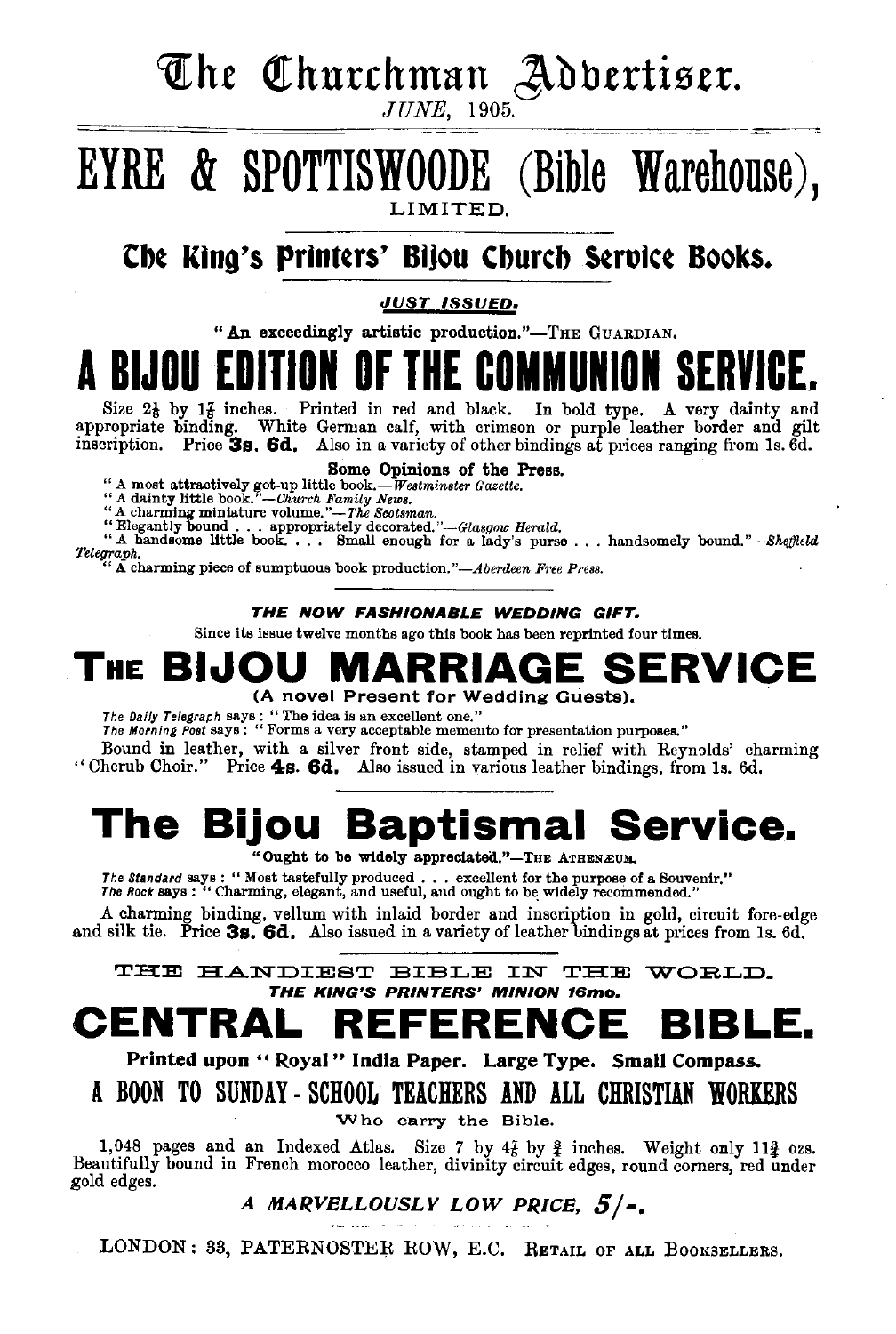## **CHURCH OF ENGLAND LEAGUE.**

Soiritual in its Aims.

**Educational in its Work.** 

Executive Committee :

President: THE LADY WIMBORNE.

The Countess of Ancaster. The Viscountess Duncannon. The Lady Edith Ashley. The Lord Llangattook. The Lady Llangattook. The Lady Templemore.<br>The Lady Haliburton.

The Very Rev. the Dean of<br>The Rev. Chancelor Lias.<br>The Rev. Chancelor Lias.<br>The Rev. E. J. Kennedy.<br>The Rev. E. J. Kennedy.<br>The Rev. E. Watts-Ditchfield.<br>The Rev. J. E. Watts-Ditchfield.<br>The Rev. F. J. Key.

Col. the Hon. F. C. Bridgeman. Lady Hope.<br>Lady Hope.<br>S. Hope Morley, Esq.<br>Mrs. S. Hope Morley.<br>Mrs. Locker-Lampson. Mrs. Frank Morrison. Mrs. Walter. Miss Margaret Bernard.

Consultative Committee:

The Lord Bishop of Durham. The Lord Bishop of Souce and man.<br>The Lord Bishop of Durham. The Lord Bishop of Davies, D.D., Litt, D. The Rev. the Earl of Bessborough. The Very Rev. the Dean of Peterborough. Rev. Canon Meyrick.<br>Rev. Charles Hole. Rev. Arth

n con Laws. In the Manus of the Rev. G. P. Irwin, B.D.<br>Resq. Clerical Organizing Secretary: The Rev. G. P. Irwin, B.D.<br>Secretary: G. C. Osborne, Esq. Hon. Treasurer: W. Joynson-Hicks, Esq.

FOUNDED six years ago, the LEAGUE has organized over two hundred courses of lectures on Church History and the Prayer-Book.

It has held nearly five hundred meetings to explain the teachings and practices of the Primitive Catholic Church, and one hundred and fifty-five sermons have been preached.

It has published and distributed numerous books and pamphlets on the history, doctrine, and teaching of the Church, written by Churchmen of commanding position and scholarship.

It has provided for its members a central and twenty branch lending libraries.

It has founded a Church Sisters' Home, where ladies are trained and sent out to work under parochial clergy among the sick and the poor. In addition to the fifteen ladies residing in the Home, the League now has Sisters working in very poor districts in North London, Birmingham, Liverpool, and Plymouth (2).

It opened, on June 4th, 1904, a Seaside Convalescent Home for poor children, which is worked in conjunction with, and as a branch of, the Church Sisters' Home. The ladies from that Home, working in some of the poorest London parishes, have brought under their notice many most deserving cases where a Seaside Home is of the greatest practical value.

It has established two of the finest schools for girls in the country. At one of these (Uplands' School, St. Leonards-on-Sea) the fees are well within the reach of parents of small means.

It has been instrumental in establishing Cherwell Hall, a College at Oxford, for the training of secondary women teachers.

#### **FUNDS** ARE **URGENTLY** NEEDED for the Maintenance and Extension of all these Works.

The LEAGUE is in no sense a narrow, a party, of a political organisation.

For further particulars apply to THE SECRETARY,

6, Grosvenor Mansions, Victoria Street, London, S.W.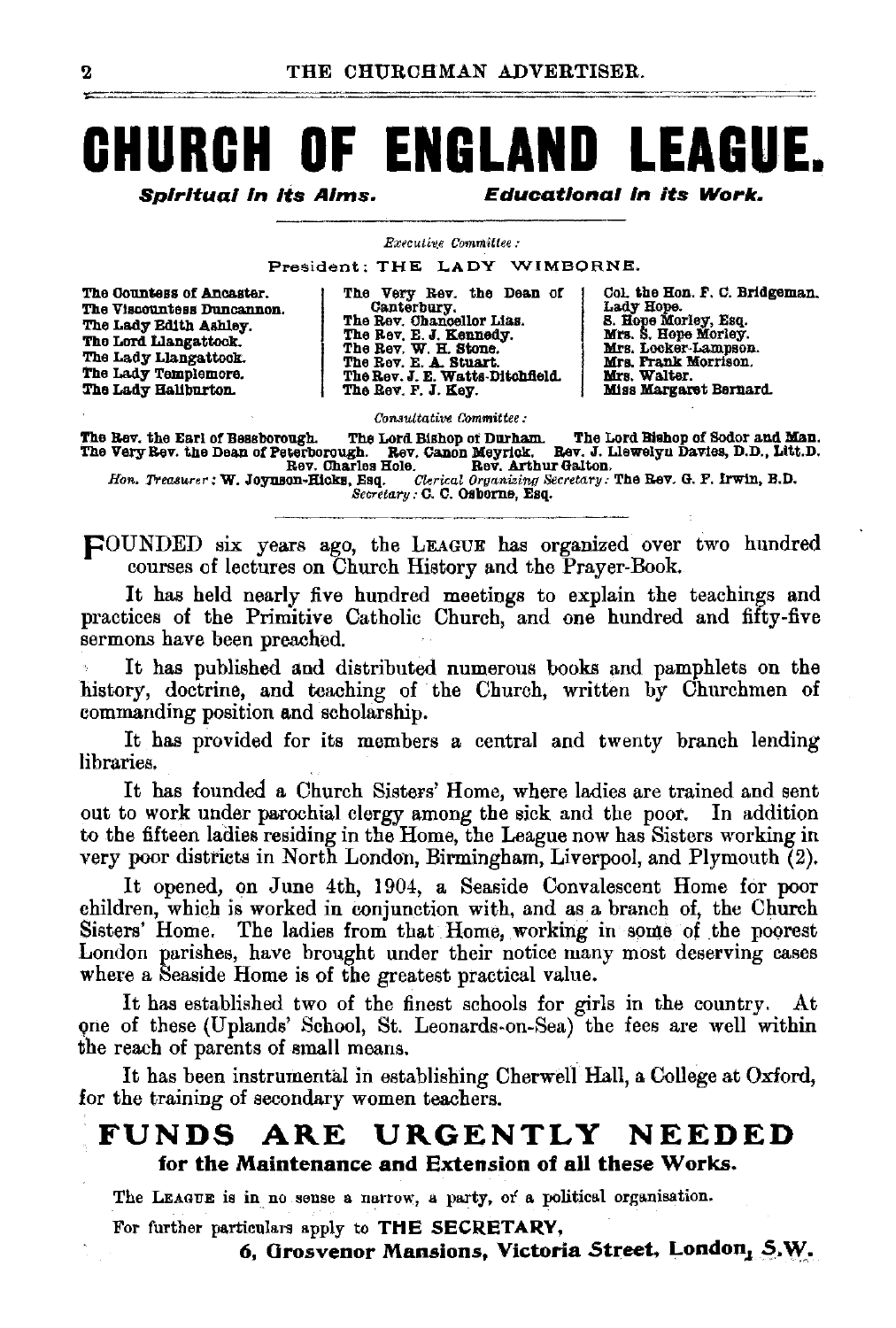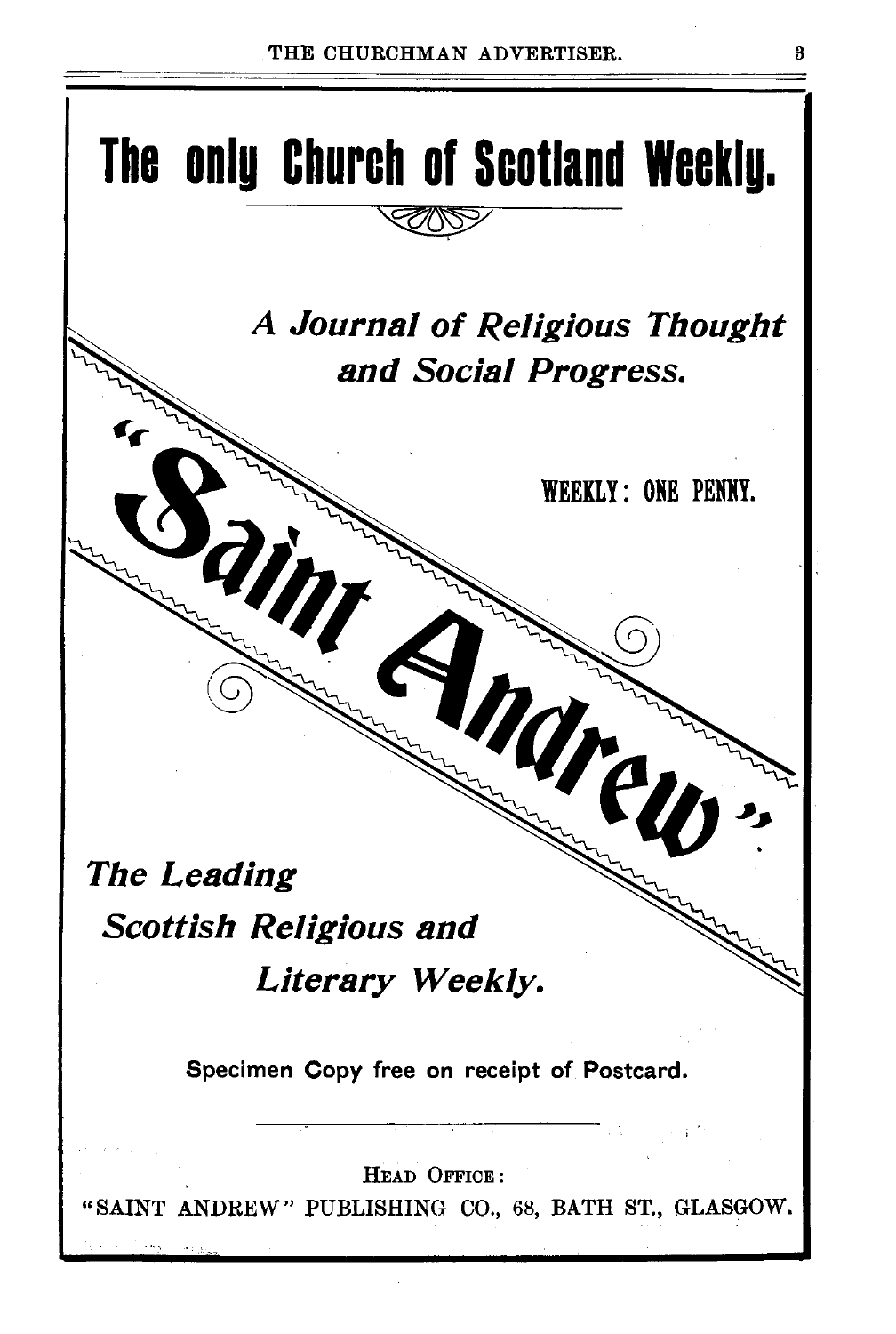# **THE CHEAPEST GIFT BOOKS.**

Books by the Rev. CHARLES BULLOUK, B.D.

- "THE MAN OF SCIENCE THE MAN OF GOD." Leaves from the Life of Sir James Y. Simpson. A valuable little work for all interested in Christian Missions. Cloth gilt, with Portrait, *2s.*
- THE CROWN OF THE ROAD. Leaves from Consecrated Lives. New Edition. Cloth gilt, with Seven Portraits, 5s.

"We wish it a wide work of such cheering, sanctifying influence on the crown of the road of Christian Litsrature."-The *Churchman.* 

- **NEAR THE THRONE; Frances Ridley** Havergal, the Sweet Singer and the Royal Writer. Now ready. Handsomely bound in half-parchment, gilt, many Illustrations, 2s.
- THE LIVES OF THREE BISHOPS:<br>James Fraser, D.D.; Robert Bickersteth, D.D.;<br>James Hannington, D.D. Crown Svo. Cloth gilt, 28. 6d.
- THE FORQOTTEN TRUTH; or, the Gospel of the Holy Ghost. With Selected Hymns<br>of the Spirit. Now ready. Third Thousand. In rich cloth gilt, bevelled boards, gilt edges, with lllustratiou, 18. post free.
- THE OLD QOSPEL EVER NEW. The Story of Naaman; or, Sin and Its Cure.<br>Tenth Thousand. With Frontispiece. Crown Svo. Cloth gilt, Is. *6d.*
- THE WAY HOME; or, The Gospel in the Parable. An Earthly Story with a Heavenly Meaning. Seventieth Thousand. Crown Svo. Cloth gilt, with Illustration,  $1 \times 6d$ .
- WHAT IS THE GOSPEL? A Series of Papers by Various known Writers. Cloth extra, 2s.
- **THE POET OF HOME LIFE.** By<br>ANDREW JAMES SYMINGTON. F.R.S.N.A. With ANDREW JAMES SYMINGTON, F.R.S.N.A. Centenary Papers by the Very Rev. Dean taxrar, D.D.; the Rev. John Callis, M.A.; Canon Wilton, M.A.; the Rev. Charles Bullock,  $B.D., and others$ . With Twenty. four Fine And Ant Illustrations. Cloth gilt, for Presentation, 38. 6d.
- NEW CENTURY HYMNS for the Christian Year. BytheRev.F. W.ORDEWARD, B. A., Author of" Matin Bolls." etc. Crown Svo. Printed on antique paper, red border, forming a Handsome Volume for Gift or the Library. Price Ss. 6d.
- BLAKENEY, ARCHDEACON, Memories of the Life and work of. By the Rev. W. Obom, M.A., Vicar of Heeley. With Portraits and Illustrations. Cheaper issue, at. 6d. net.

#### THE STORY OF ENGLAND'S CHURCH.

By the Rev. CHARLES BuLLOCK, B.D.

Four Volumes of this work are<br>now ready.

Cloth gilt. Illustrated. ls. *6d.* each.

- SUNRISE IN BRITAIN; How the Light Dawned. Vol. 1.
- THE ECLIPSE OF TRUTH; How the Light was Obscured. Vol. II.
- DARK DAYS IN ENQLAND, and the Dawn of Reformation Light. Vol Ill.
- MARTYR TIMES; or, The Seed of the Church. Vol. IV.

*The. above are sold separately* by *all Booksellers.* 

### A HALF-CROWN VOLUME NOW PUBLISHED FOR 2d. **"HOLD FAST** BY YOUR **SUNDAYS."**

By *the Author of "Deepdale Vicarage," Etc.* 

The intense interest taken in the "Million" Numbers of The News -"Guard Your Sundays"<br>(attaining so speedily the "record" circulation of 310,000 copies), and "Hold Fast by Your Sundays"-<br>both of which are now our or rans the Serial Tale.

#### " Hold Fast by your Sundays,"

at the marvellously cheap price of 2d.

This striking tale was originally published as a Half-Crown Volume, and at this price reached an issue of 22,000 copies. It is now fully illustrated.

\*\* Special p ckets of 50 copies 7a. *only*, or 100 for 12a., will be sent to any friends who will<br>practically aid us by placing them, as specimens, in the *homes* of others. Post Cards should be addressed<br>to the Publisher

Also New IllustPated Edition, CPown Svo., Cloth Gilt, ts. 6d.

LONDON: "HOME WORDS" OFFICE, 11, LUDGATE SQUARE, LUDGATE HILL, E.C.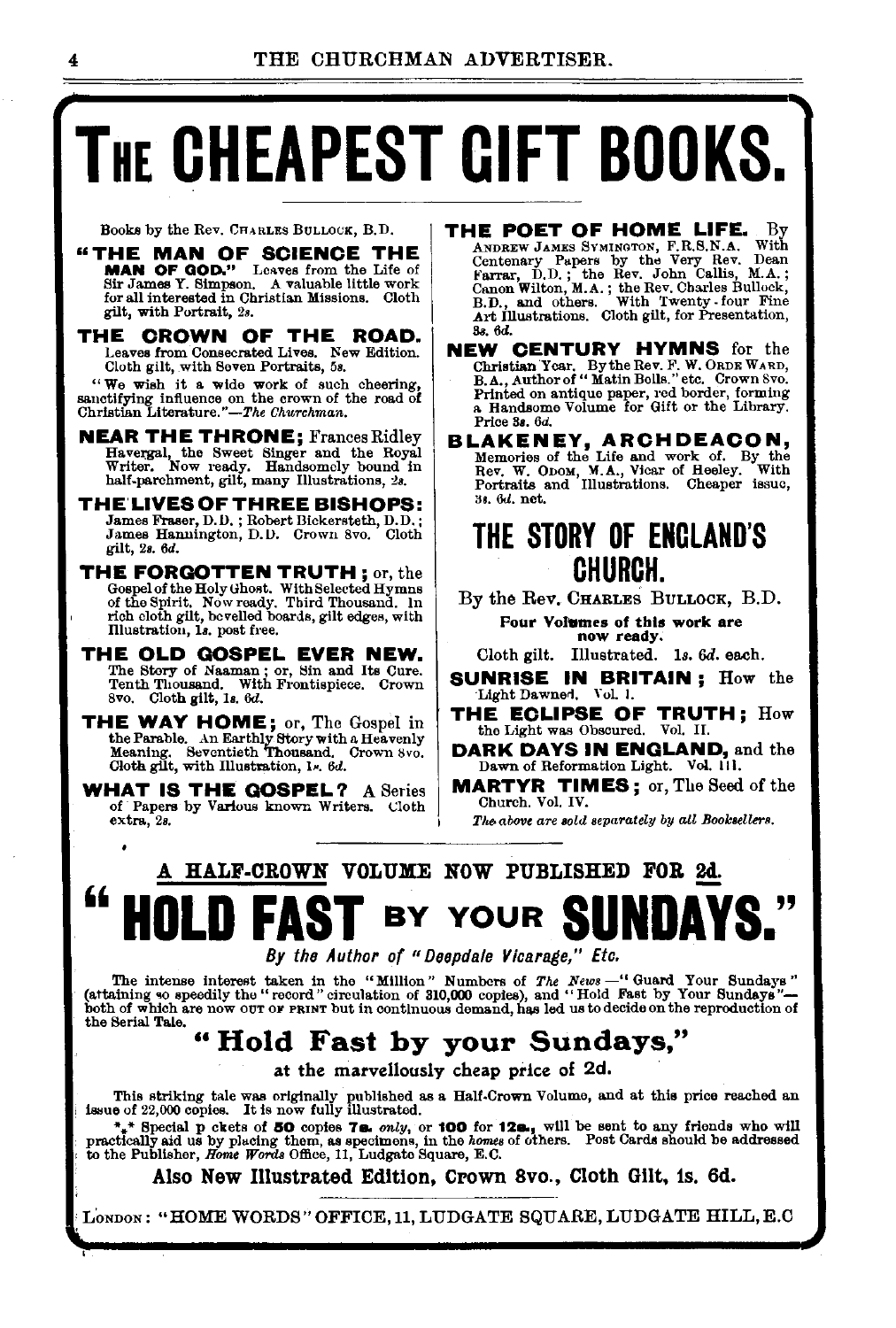## **THE HOLY COMMUNION:**

3ts 3nstitution, Purpose, Privilege.

By the Rev. A. E. BARNES-LAWRENCE, M.A.,

Vicar of St. Michael and all Angels, Blackheath Park, S.E.

*Crown* 16mo., 240 *pp. Paper cover,* ls. *net; cloth gilt,* 2s. *net.* 

A work designed to help young Christians, particularly of the more thoughtful and educated classes, to realize the purpose and privilege of the Holy Communion, and to show how central the Sacrament is to those foundation f

"This is a very precious little book; just that for which ungelical Churchmen have long been waiting....<br>is one that could be placed in the hands of confirmation candidates and young communicants with great<br>advantage to th

LONDON: BEMROSE & SONS, LTD., 4, SNOW HILL, E.C., AND DERBY.



The New Church Monthly Magazine.

Popular Articles on Biblical Studies, Archwological Discovery, Church History, Social and Missionary Topics, Christian Evidences; Reviews and Correspondence.

SOME CONTENTS OF JUNE ISSUE.

A CRITICAL STUDY OF THE LIFE OF DAVID (continued). By J. F. STENNING, M.A., Hebrew Lecturer, Wadham College, Oxford.

THE VISION OF THE NEW JERUSALEM (continued). By REV. H. B. SWETE, D.D., Regius Professor of Divinity, Cambridge.

THE PSYCHOLOGY OF REVIVALISM. By Rev. C. F. ROGERS, M.A.

mGHER RELIGIOUS EDUCATION.

THE DEVELOPMENT OF PRINTING AT OXFORD. GAMBLING AMONG STREET-TRADING BOYS.

OHUROH DANCING IN MANY LANDS.

*SIXPENCE net.* 

Apply at Smith's Bookstalls; S. C. BROWN, LANGHAM & CO., LTD., 78, New Bond Street, W. ; or direct to the Publishers, RODGER & JOHNSON, *Interpreter* Office, Altrincham, Manchester.

*Prospectus sent free on application. Annual Subscription,* Bs. *post free.* 

*In crown Bvo., cloth, price 6s. net.* 

## NOT 'LEFT WITHOUT WITNESS;

**Or, DivineTruth in the Light of Reason and Revelation.** 

By the REv. JOHN BLACKET.

" The volume bears traces of an enormous amount of work, and we are persuaded that it will prove really useful to those, be they young or old, who incline to rationalistic views of religion.'<br>*-The Record.* 

" There is a good chapter on the Atonement, where the subject is well worked out on Scriptural lines, and another on the conditions of salvation."-The *Rock*.

ELLIOT STOCK, 62 PATERNOSTER ROW, LONDON, E.C.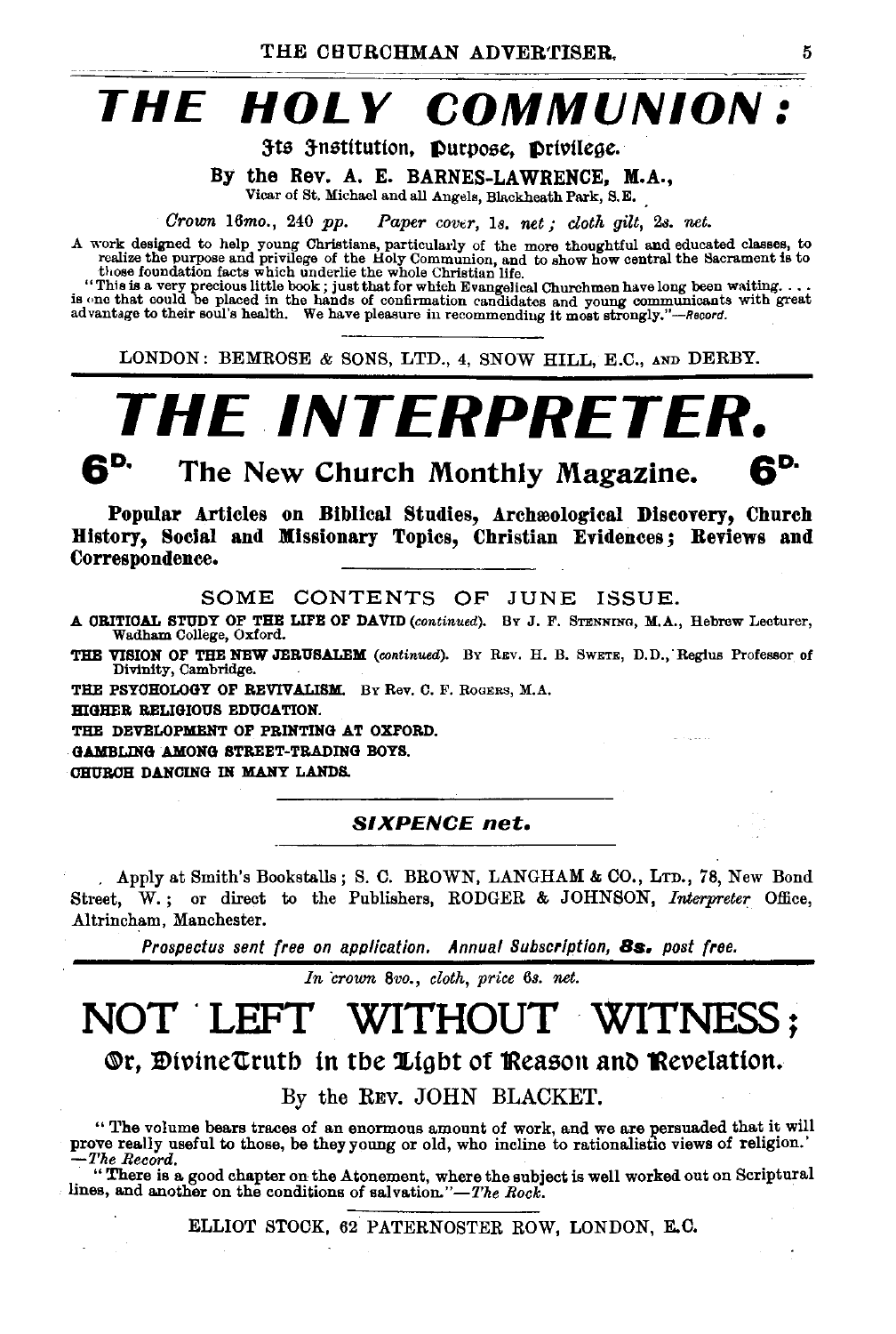## **Church of England Zenana Missionary Society.**

For Evangelistic, Medical, and Educational Work among the<br>Women of India and China.<br>E.R.H. THE DUCHESS OF CONNAUGHT. SIE W. MACKWORTH YOUNG, K

The Society has at present 65 Stations, and It has 14 full employs 206 Missionaries in Home Connection, Dispensaries. 116 Assistants in Local Connection, and over 900 .<br>Bible-Women and Teachers.

SIE W. MACKWORTH YOUNG, K.C.S.I. It has 14 fully equipped Hospitals and numerous<br>ispensaries. Over 300,000 cases were treated last vear.

The Magazines of the Society, "INDIA'S WOMEN AND CHINA'S DAUGHTERS,"published monthly(price ld.). "DAYBREAK," Quarterly (price ld.); "HOMES OF THE EAST," Quarterly (price Ad.).

Donations and Subscriptions are Much Needed.

HON. TREASUBER-COL. ROBT. WILLIAMS, M.P. CLERICAL SECRETARY-Rev. G. TONGE, M.A. Lar Secretary-Miss MULV. CERTRAL ASSOCIATION SECRETARY-MISS MULVANY.

OFFICE-27, Chancery Lane, LONDON, W.C.

## LIBERATOR" RELIEF FUND.

Datron: H.R.H. PRINCE CHRISTIAN.

£10,000 required to Relieve New and Urgent Oases.

HUNDREDS of aged and afllicted victims, so cruelly : robbed of their life-savings by the great Liberator Fraud, just as they were hoping to enjoy the fruit of their industry and thrift. Many of them are members of the Church of England. Cheques and P.O.'s should be sent to the Secretary, Rey. J. STOCKWELL WATTS, 16, Farringdon Street, E.C.

### THE MISSIONS TO SEAMEN.

*Patron:* His MAJESTY THE KING.



*Yice-Patrona:*  H.R.H, TnE PRINCE OF WALES, K.G.

THE FOUR ARCHBISHOPS.

THE BISHOPS, etc.<br>Labours afloat and<br>sahore, at home and<br>abroad, among seamen

Increased Contributions and Offertories, urgently needed, should be forwarded to the Secretary, Commander W. DAWSON. R.N. 11, Buckingham St., Strand, London, W.C.

NOW READY. OHEAP AND NINTH EDITION.

In demy  $12$ mo., tastefully printed and bound,<br> $\textbf{NOTES} \quad \textbf{FOR} \quad \textbf{BOYS} \quad \textbf{(an)}$ NOTES FOR :BOYS (and their Fathers) on Morals, Mind, and Manners.

By "AN OLD BOY."

" The advice is simply excellent. It is practical, minute, and although high-toned, not too stringent." minute, and although high-toned, not too stringent."<br>--Literary World.<br>"The teaching is high-principled, liberal-minded,

and drawn from practical experience."-Christian

" An admirable little volume, full of sound sense.<br>and wise suggestions, plenty of sympathy, with<br>wholesome liberty."--Daily News.

ELLIOT STOCK, 62, PATERNOSTER ROW, LONDON.

#### OPERATIVE JEWISH CONVERTS' INSTITUTION

(Church of England.)

PRESIDENT: COLONEL ROBERT WILLIAMS, M.P.

OB.IECT.-To assist young Christian Jews in dis- tress by enahllng them to help themselves. They are received for three years, provided for entirely, and taught trades.<br>SUPPORT.-Orders for Printing and Bookbinding

**SUPPORT.**—Orders for Printing and Bookbinding<br>are very helpful, but subscriptions and donations are<br>also needed, and will be most thankfully received by<br>the Principal, the Rev. H. O. ALLEBOOK, Palestine<br>House, Bodney Road R&msg&te.

Bankers-Messrs. BARCLAY & COMPANY, Ltd., 54, Lombard Street, H.C.

#### PAROCHIAL MISSIONS TO THE JEWS AT HOME AND ABROAD.

*President-THE* DEAN oF WoBCESTEB. Hon. Secs.-CANON SIR JAMES E. PHILIPPS, Bart. ARcHDEACON SuTTON.

 $Ora. Sec.$ -REV. W. O. E. OESTERLEY.

Work in London, Liverpool, Manchester, Leeds, Bombay.

Applications for Grants have constantly to be refused owing to want of Funds.

Office: 39, VIOTORIA STREET, LONDON, S.W.

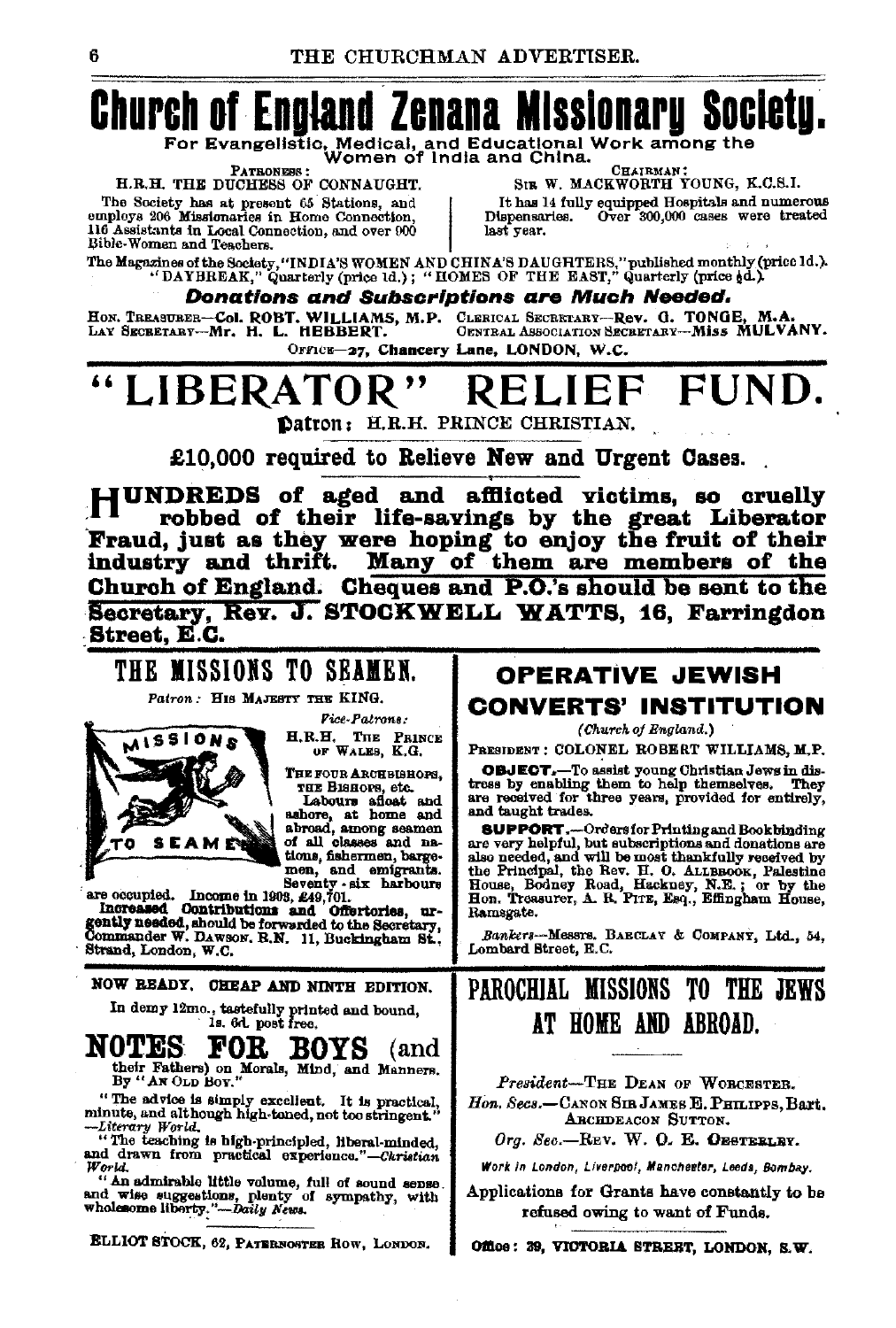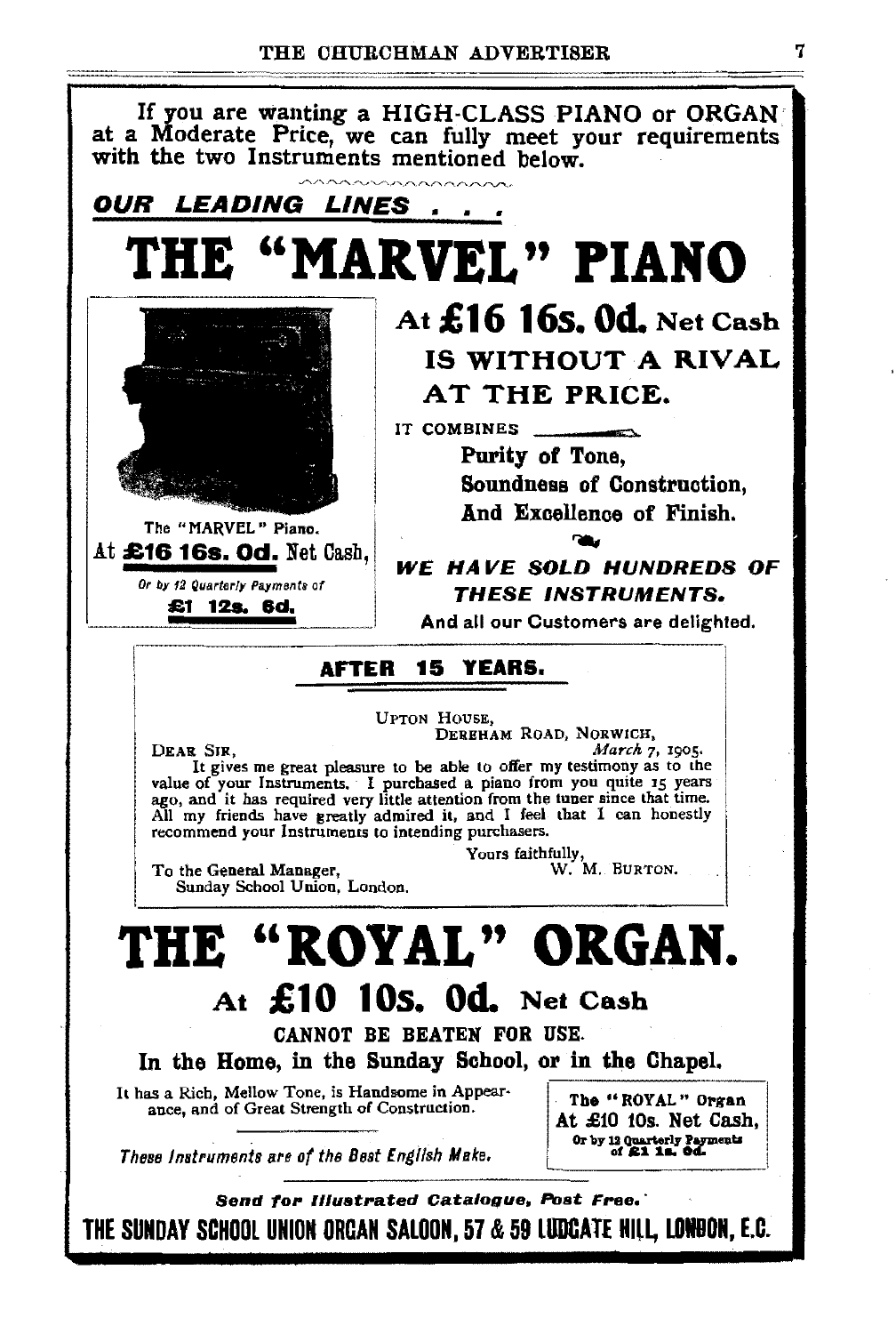# **ELLIOT STOCK'S NEW BOOKS.**

In crown 8vo., cloth, gilt lettered, price 4s. 6d.

#### **COMBER'S EXPOSITION OF MORNING AND EVENING**  PRAYER. Edited with an Introduction by Rev. R. H. TAYLOR, D.D.

"There is much in these pages that will help to illumine various parts of the Church services, and an;v: clergyman proposing to preach a course of sermons upon .Morning and Evening Prayer will find Dean Combers exposition of much interest and of some value."-Record.

In crown 8vo., cloth, gilt lettered, price 3s. 6d. net.

**THE GREAT PROBLEM AND ITS SOLUTION ; or, God's**  Eternal Purpose in the Human Race.

"Earnest, thoughtful, and thoroughly Scriptural in principle."--Tke Rock.<br>"A carefully-thought-out and well-written book."-Scotsman.

In crown 8vo., cloth, gilt lettered, price 3s. 6d. net.

#### **SHADOW AND SUBSTANCE: A Handbook of Types and**  Antitypes for Church Teachers. By E. K. RYnE WATSON.

This book is to be much commended. It is at once solid, lucid, and stimulating. As a handbook of<br>t ypes and antitypes, we know of no work to equal it. The writer has done the cause of religious teaching a<br>real and lasting

In crown 8vo., cloth, gilt lettered, price 5s.

#### **THE SOUL'S EMANCIPATION : A Record of Personal**  Experiences. By F. F. GRANJON, Pastor of the Reformed Church at Puys S. Martin, Author of a Treatise on "The Marriage of Priests in the Western Church." Translated Author of a Treatise on "The Marriage of Priests in the Western Church."

into English by R. C. FAITHFULL.

"This is a very remarkable work, and one which we hope will be widely read in this country."—Record.<br>"Well worthy of circulation in our country, that people may be able to understand what Romanism<br>really is."—Life of Fatt

In demy Svo., cloth, gilt lettered, price 2s. 6d. net.

#### **THE PRINCE OF JUDAH ; or, the Days of Nehemiah**  Redated. A Challenge to Commentators. By LUMEN.

In crown 8vo., bound in paper, price 6d. net.

#### **MICHAEL THE MAN-CHILD. A Plain Statement of**  Bible Truth.

In paper eover, demy Svo., price 3d.

**THE CONSCIENCE.** By JOSEPH GOWAN and GEORGE GOWAN.

In demy Svo., cloth, gilt lettered, price ls. 6d. net.

**CHURCH OR SECT.** By the REv. A. CooPER-MARSDIN, B.D.

In crown 8vo., paper cover, gilt lettered, price 6d. net.

**THE ATHANASIAN CREED.** By the REV. A. COOPER-MARSDIN, B.D.

LONDON: ELLIOT STOCK, 62, PATERNOSTER ROW, E.C.  $\bar{z}$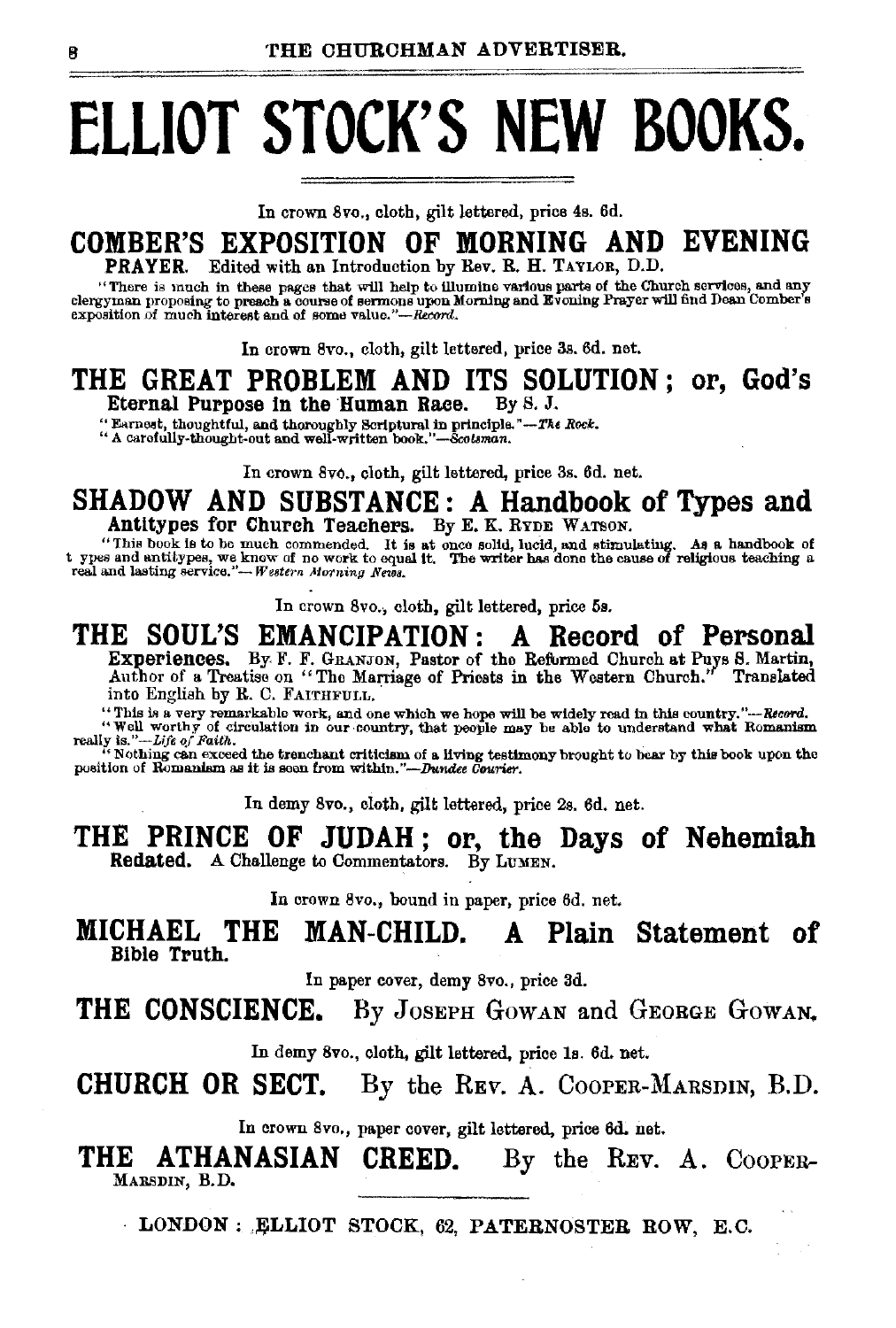## **ELLIOT STOCK'S NEW BOOKS.**

NEW AND HELPFUL MANUAL FOR THE HoLY CoMMUNION.

SECOND EDITION.

In limp cloth, for the pocket, and uniform with the Prayer· Book, ls. net in cloth, and in leather binding at 2s. net ; lambskin, 3s. net ; and in Persian oalf, 3s. 6d.

## COMMUNION & OFFERING.

By the Rev. 0. H. S. WALPOLE, D.D.,

Examining Chaplain to the Archbishop of York, Rector of Lambeth.

#### Extracts from personal and press Potices.

The Rev. B. M. O. HANCOOK writes: "I feel the book is worthy of unqualified recommendation. It meets<br>a real need, and no one who uses the book but will be enabled to enter devoutly and intelligently into the<br>Great Service giving, and self·surrender; the devotions and instructions are fervid, wise, and catholic."

BISHOP OF ST. ALBANS.-"I think it a most useful little book, and shall be glad to recommend it."

CANON BENHAM.--" It strikes me, at this moment, as about the best on Holy Communion which I have ever seen."

BISHOP OF GLOUCESTER.-" The interesting and important work of Dr. Walpole."

"The distinguishing feature of this little manual of Eucharistic instruction and worship is its constant insistence upon the structure of the Liturgy as determining the course of Eucharistic devotion. The prayers are simp

"The value of this excellent little book is very great. It is for busy people who want short and good<br>prayers, and who welcome sound instruction if it can be briefly given. The whole forms a singularly complete<br>and conveni

"There are many manuals for the Holy Communion, some of which are so excellent that it would be difficult to better them, and this new and helpful little book is, in our opinion, among these latter."—Church Bells.

" Printed in clear type and systematically arranged, it will be found helpful by many in their preparation for Holy Communion."--St. *Andrew*.

" This is a simply written book, and the various divisions make it easy to understand."---Our Paper.

"This elegantly printed little book is by the Rector of Lambeth, who is also Examining Chaplain to the Archbishop of York."-Rock.

"The number of manuals for use at the service of Holy Communion is somewhat bewildering, but we do not think that the look, by the Rector of Lambeth, can fail to find a welcome..... We commend it not think that is the ele

#### BY THE SAME AUTHOR.

#### *Third Edition.*

In cloth limp, for the pocket, and uniform with the Prayer-Book, price 2s. net; also for presentation, in leather binding, 3s. net; in lambakin, 3s. 6d. net, and in Persian calf, 4s. 6d. net.

THE PEOPLE'S PSALTER. A Plain Book for those who wish to use the Psalms in Church with intelligence and devotion.

"We think that this little book may be a useful help in suggesting ways by which different Psalms may be applied to present day difficulties, and to the problems and anxieties with which the Church is always confronted.".

Sixth Edition. In crown 8vo., cloth, gilt lettered, price 2s. 6d. net.

VITAL RELIGION: or, the Personal Knowledge of Christ.

"A work of real spiritual value. We heartily recommend it to all thoughtful readers."-Guardian.

ELLIOT STOCK, 62, PATERNOSTER ROW, LONDON, E.C.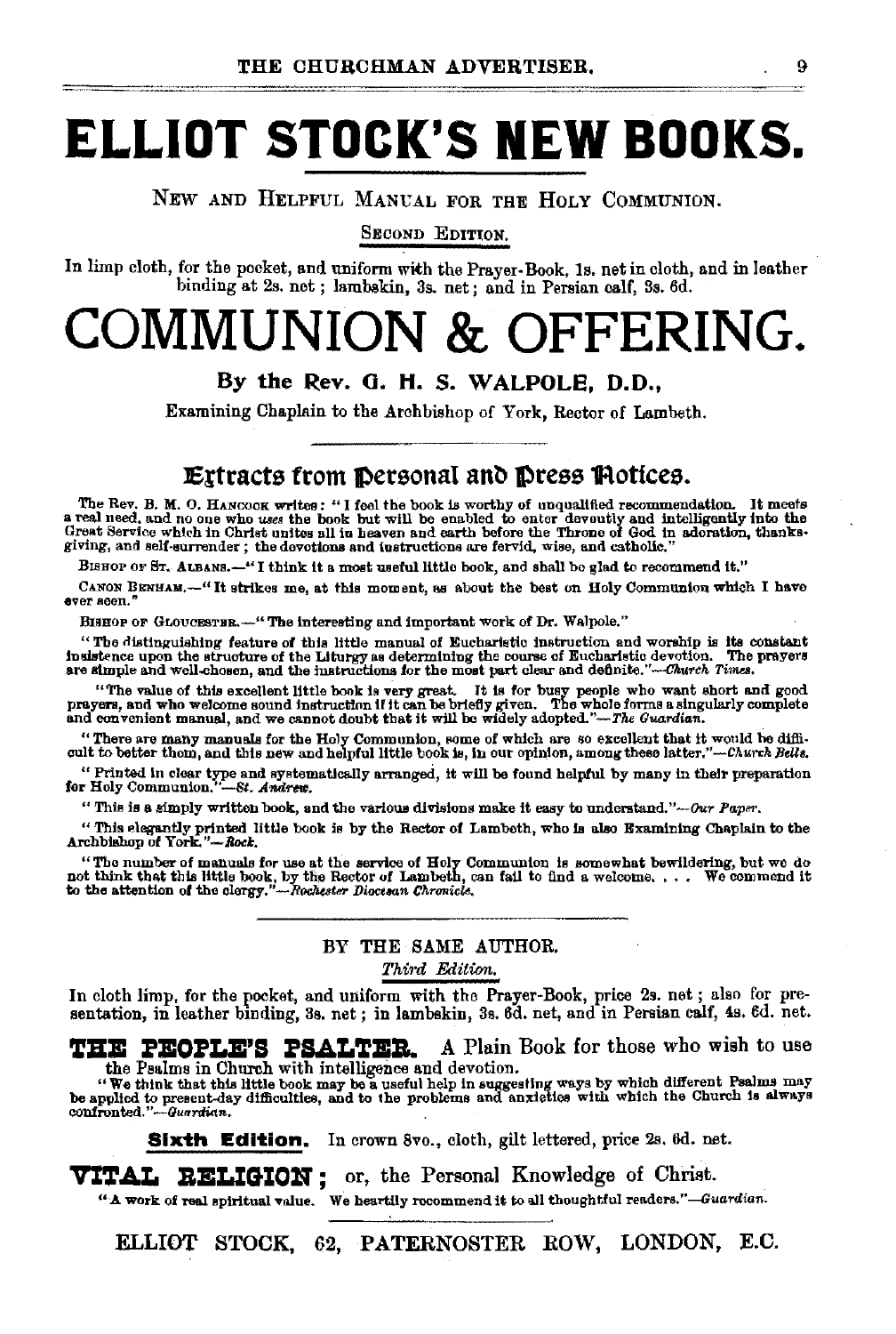## **ELLIOT STOCK'S NEW BOOKS.**

#### **NEW NOVELS.**

#### THE KNIGHT OF THE NEEDLE ROCK AND HIS DAYS,

1671-1606. This is a story of Elizabethan times, the chief incidents taking place in the Isle of Wight, Guildford, and in London. By J. M. WILSON. In crown 8vo., cloth, gilt lettered, illustrated, price 6s.

<sup>14</sup> An entirely new and original kind of fiction."-Athenceum "Gives evidence of great care, ability, and good *taste."-Academy.* 

#### THE PAINS OF HAPPINESS. A Novel.

By RASSAC TORRIANI. In crown 8vo., cloth, gilt lettered, price 6s.<br>"The author interweaves a double love story with no little skill."-Pall Mall Gazette.

#### **NEW VOLUMES OF VERSE.**  VERSES CHIEFLY ABOUT NATURE.

By G. E. M. In crown 8vo., appropriately bound, price 1s. 6d.<br>"The versification is smooth and often graceful."--0xford Chronicle.<br>"A pleasing gift of verse and an earnest religious spirit are the two notes of this little

## THE TREASURES OF DARKNESS, AND OTHER VERSES.<br>By M. B. W. In crown 8vo., appropriately bound, 1s. 6d. net.

By M. B. W. In crown 8vo., appropriately bound, 1s. 6d. net.<br>"Its gracefully turned and dignified lyrical pieces give a not unbecoming expression to feelings of familiar<br>simple piety of the refined ecclesiastical sort."—Sc

#### ZETETES, AND OTHER POEMS.

By MAURICE BROWNE. 'In square Svo., printed on hand-made paper bytheOhiswick Press, appropriately bound, price 3s. 6d. net.

#### THE LOVE-SONG OF TRISTRAM AND ISEULT.

By CYRIL EMRA. In crown 8vo., appropriately bound, price 3s. 6d.

In demy 8vo., tastefully printed and suitably bound, consisting of 400 pp., *7s. 6d. net.* 

THE

## **YO UNO PREACHER'S GUIDE;**

OR,

Secrets of Success in Sacred Oratory, as gatbered from tbe Greatest **(D**asters of tbe Art.<br> $_{\text{BF THE}}$ 

### REV. GILBERT MONKS,

*Author of" Practical Guide to Bible-Olass Conductors," "Ma.nu.a.l of Short Liturgies," etc.* 

#### WITH A PREFACE BY THE VEN. ARCHDEACON OF LONDON.

The Dean of Durham says: "It is quite a triumph to have succeeded in making a difficult subject really attractive."<br>"A substantial volume. We have read it with interest. It is well arranged, containing a<br>"A substantial volume. We have read it with interest. It is well arranged, containing a

"A substantial volume. We have read it with interest. It is well arranged, containing a store of pithy remarks, apt quotations, and personal reminiscences, while the author's earnestness is evident throughout."—Church Fami

geners.l."-*West Briton,* Truro.

" Cannot fail to be of great value to the young preacher, and be also of material help to all occupants of the pulpit or platform."—Lincoln *Chronicle*.

ELLIOT STOCK, 62, PATERNOSTER ROW, LONDON, E.C.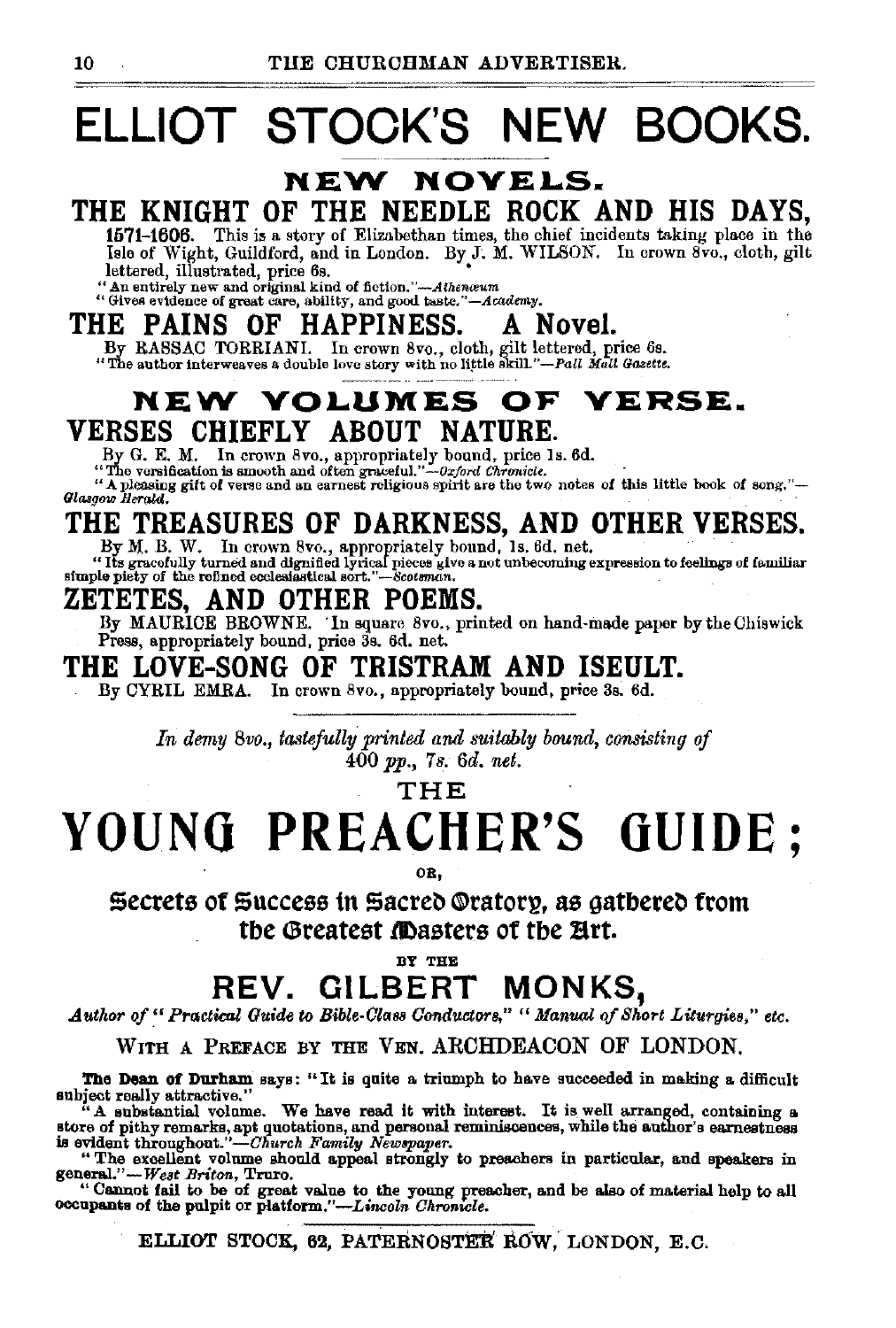

 $\mathbf{B}$ OYS thoroughly prepared for Public Schools. Most healthy situation; large playing fields and Fives Courts; separate cubicles. Head master, REV. W. A. RENWICK, M.A., late Scholar of Hertford College, Oxford.